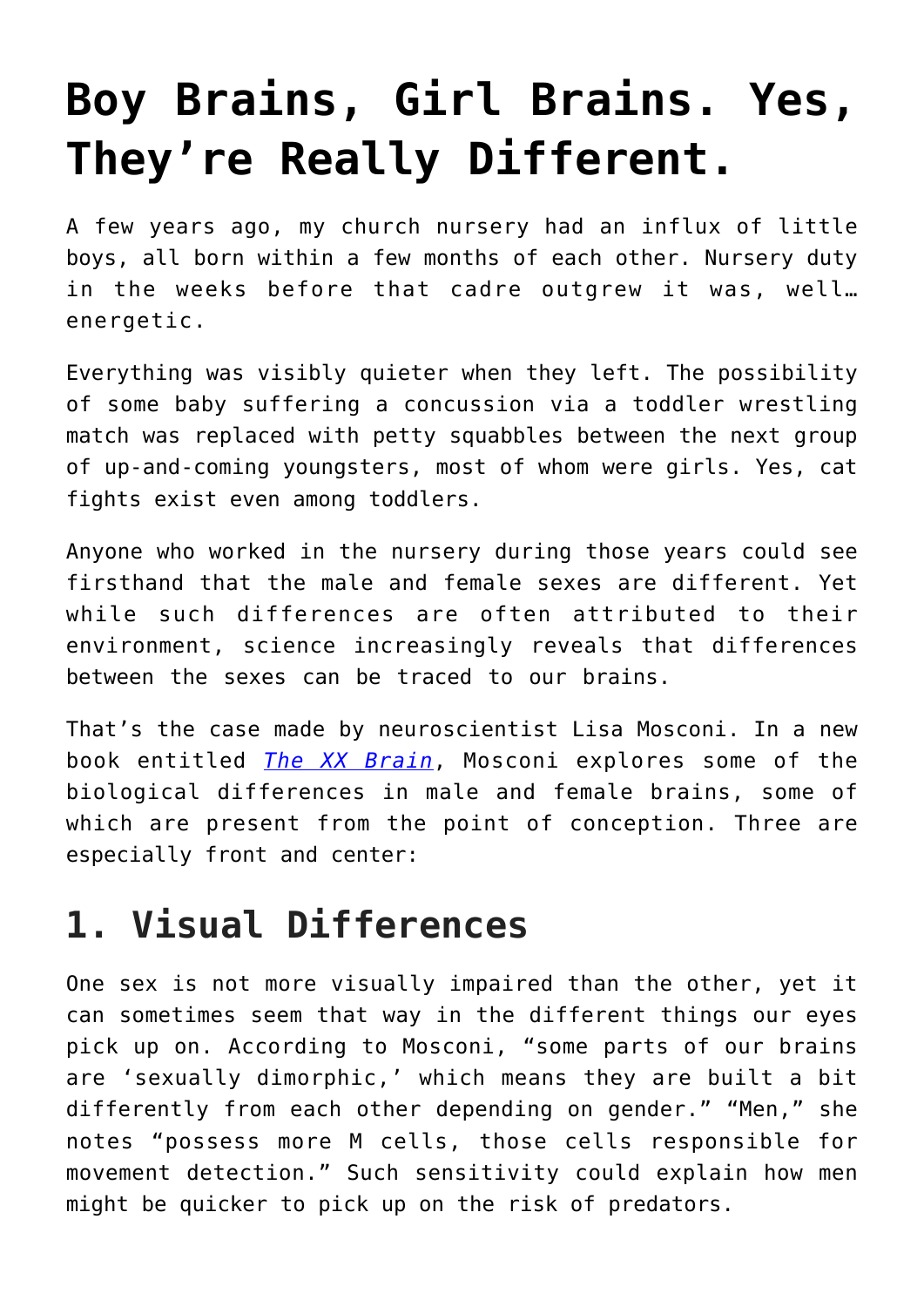Women, on the other hand, "have more P cells, the cells in charge of detecting objects and shapes." Mosconi raises the question, "Could this explain women's superior ability to find things in the fridge?"

## **2. Auditory Differences**

The sexes are also different in their hearing abilities. According to Mosconi, "women… generally hear better than men, in part because we have 11 percent more neurons in the primary auditory cortex, the part of the brain that decodes sound." Abigail James underscores this finding in her book *[Teaching](https://www.amazon.com/gp/product/1483371409/ref=as_li_qf_asin_il_tl?ie=UTF8&tag=intelltakeo0d-20&creative=9325&linkCode=as2&creativeASIN=1483371409&linkId=784d22b90f0213a638514b42e3a7779b) [the Male Brain](https://www.amazon.com/gp/product/1483371409/ref=as_li_qf_asin_il_tl?ie=UTF8&tag=intelltakeo0d-20&creative=9325&linkCode=as2&creativeASIN=1483371409&linkId=784d22b90f0213a638514b42e3a7779b)* by noting that girls hear higher and softer sounds, while "boys are better at sound localization."

## **3. Emotional Differences**

Not surprisingly, the differences in male and female brains relate to how each sex parents. The memory and emotional parts of the brain are more closely connected to the "abstract thinking, planning, and reasoning" part of the brain in women, Mosconi explains.

*"As a result, gender differences in brain connectivity are particularly pronounced in the limbic system, the part of the brain that includes the hippocampus [memory] and amygdala [emotional center] mentioned above, and that resonates with the experiences of love and affection, thereby responding to the innumerable factors involved in having a family."*

Discussing these differences in a recent *Wall Street Journal* [article](https://www.wsj.com/articles/what-makes-the-female-brain-different-11583528929?mod=hp_featst_pos2), Dr. Mosconi rejects past medical practices which refused to take biological sex differences into account. This is called "bikini medicine" and implies "that the only things that make… a woman a woman from a biological and medical perspective are the parts of the body we cover under a